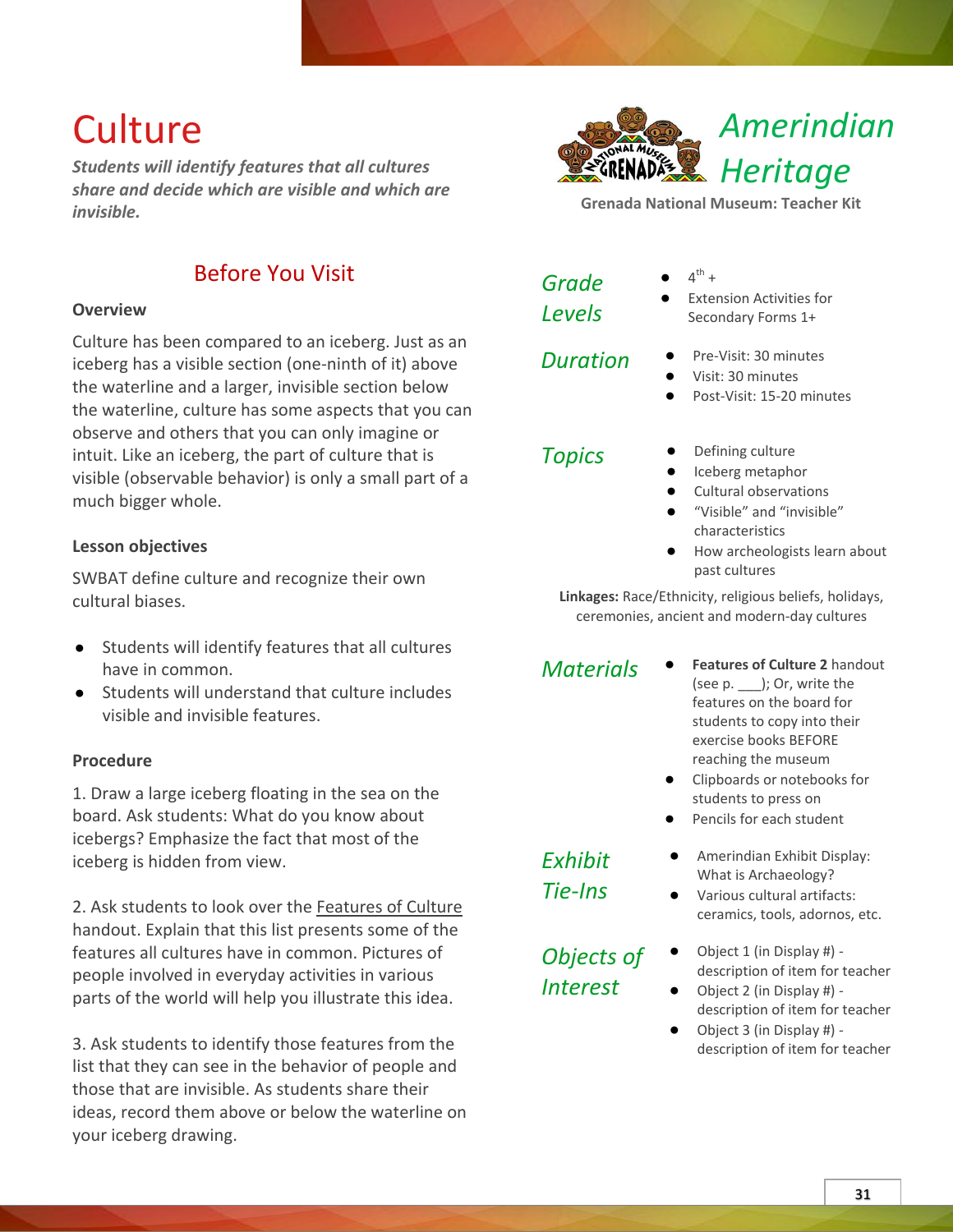# Culture, Continued

4. Point out that there is a relationship between those items that appear above the waterline and those that appear below it. In most cases, the invisible aspects of culture influence or cause the visible ones. Religious beliefs, for example, are "seen" in certain holiday customs, and notions of modesty influence styles of dress. Ask students to find other examples of this from the iceberg representation of culture.

# **Debriefing**

Use the following questions to help students understand how the "Features of Culture" can be used to enhance their understanding of other cultures.

1. Does it make sense to compare culture to an iceberg? Can you think of other things to which the visible and invisible features of culture can be compared?

2. A US Peace Corps Volunteer serving as a teacher in Mongolia had this to say about some photographs she sent to a group of students in the United States.

"Mongolians are very serious and composed in their expressions. In the city, this is beginning to change slightly. You'll see a number of my students smiling. But this is not traditional. When I first came here, my friends asked me why Americans smile so much. They felt that Americans smile even at people they don't like and that this was quite insincere." —Lisa Buchwalder

What does this tell you about the visible and invisible features of culture? Does it explain why people from different cultures sometimes misunderstand each other?

3. Can you match this description of American and Mongolian behaviors with any of the items on your list of cultural features?

4. How can a list such as "Features of Culture" help you understand differences among people? (Possible answer: Differences may seem less strange or unusual when we understand them as variations on fundamental characteristics that all cultures have in common.)

### **Extension**

1. For homework, have students use the Features of Culture handout or list as a guide to interview someone from another culture. They could present their findings or write a reflection on them.

# **Adaptations for Struggling Students**

- Have students work in pairs or small groups and assign a strong writer as the group's recorder. This will take the pressure off of writing while still allowing struggling writers to contribute their ideas.
- Give adequate 'think time' when asking questions. Some students need extra processing time to formulate their answers.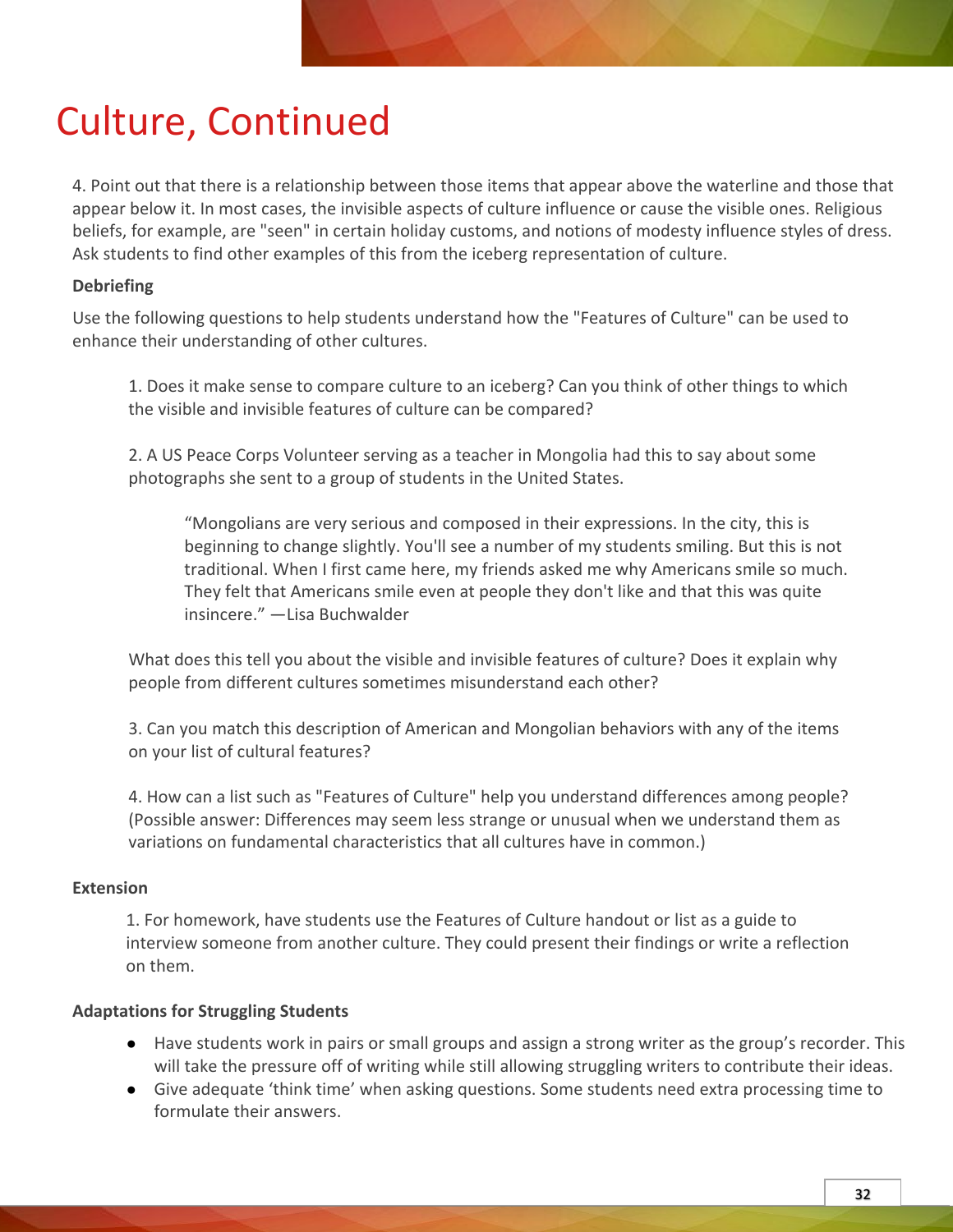# Culture, Continued

# At the Museum

# *Culture Detectives*

## **Overview**

Students will explore the Amerindian Room as Culture Detectives in order to fill in as much of the Features of Culture 2 handout as possible.

# **Background Information**

Culture is a system of beliefs, values, and assumptions about life that guide behavior and are shared by a group of people. It includes customs, language, and material artifacts. These are transmitted from generation to generation, rarely with explicit instructions.

Culture has been compared to an iceberg. Just as an iceberg has a visible section (one-ninth of it) above the waterline and a larger, invisible section below the waterline, culture has some aspects that you can observe and others that you can only imagine or intuit. Like an iceberg, the part of culture that is visible (observable behavior) is only a small part of a much bigger whole.

# **Lesson objectives**

SWBAT define culture and recognize their own cultural biases

● Students will learn about Amerindian culture through exploration of the exhibit

# **Procedure**

1. Give students copies of the Features of Culture 2 worksheet, or have them copy the headings from the worksheet into their exercise books. They will need to record their ideas as they explore the exhibit so they should have a pencil and something to press on with them. *Alternatives: students could work in small groups or each student could be assigned a small number of headings from the worksheet.*

2. Before entering the exhibit, review the definition of culture with the class:

*Culture is a system of beliefs, values, and assumptions about life that guide behavior and are shared by a group of people. It includes customs, language, and material artifacts. These are transmitted from generation to generation, rarely with explicit instructions.*

3. If you completed the pre-visit lesson: *The Iceburg,* review the iceburg metaphor and remind students that only a small portion of culture is visible. If you have not completed the pre-visit lesson, briefly introduce students to the idea: Just as an iceberg has a visible section above the waterline and a larger, invisible section below the waterline, culture has some aspects that you can observe and others that you can only imagine or intuit. Like an iceberg, the part of culture that is visible (observable behavior) is only a small part of a much